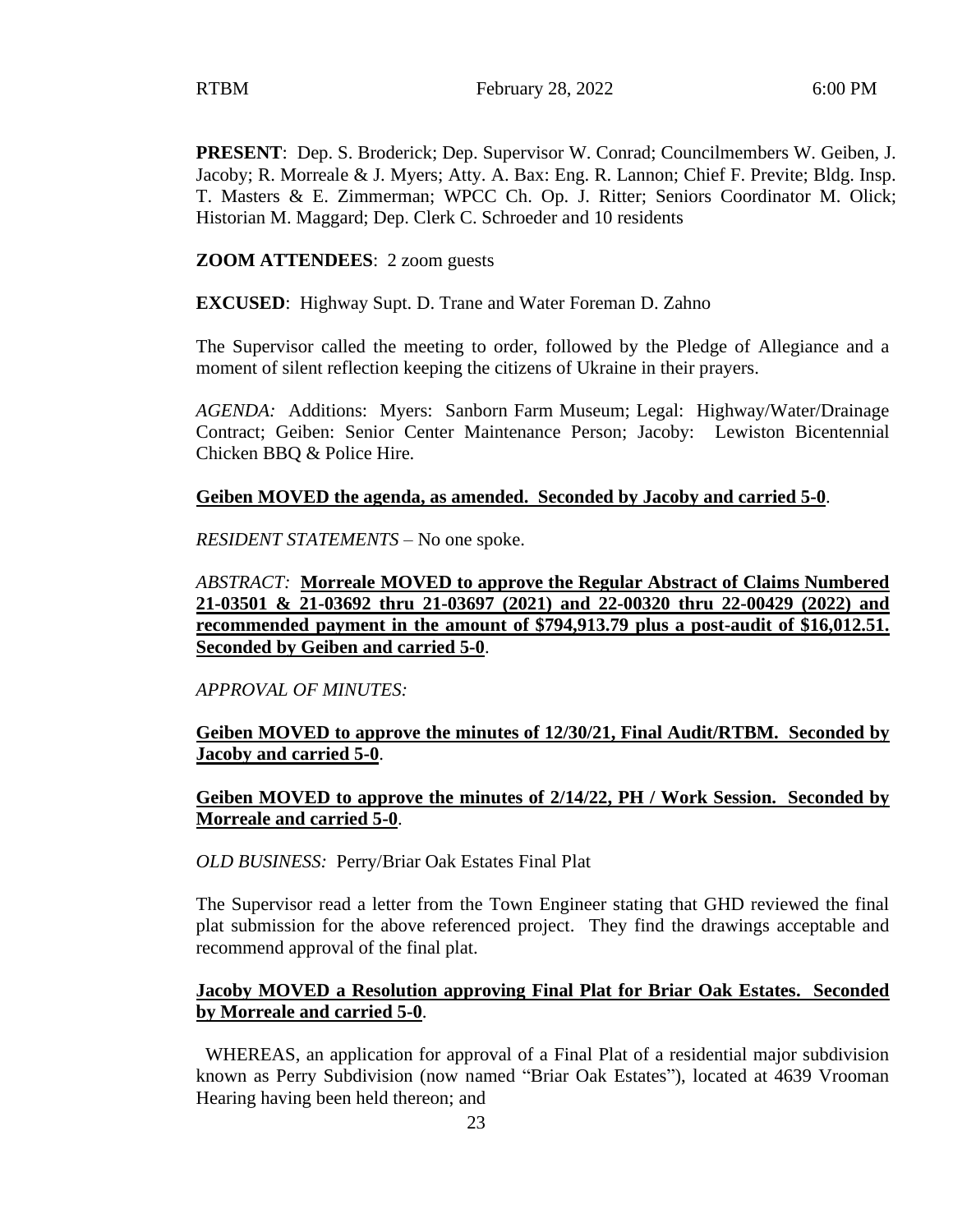WHEREAS, the Town of Lewiston Planning Board having previously considered such a project and recommended approval with certain conditions; and

WHEREAS, this Town Board having previously considered and issued a "negative" declaration" concerning SEQRA, and

 WHEREAS, This Town Board having previously granted approval of the Preliminary Plat for said subdivision, and

WHEREAS, the Town Engineering firm of GHD having reviewed the Final Plat and recommended approval thereof, now therefore, be it

 **RESOLVED,** that said Final Plat, identified by stamped engineering documents titled "Briar Oak Estates" dated February 28, 2022, (the same subdivision having previously been know as, and acted on by this Board, under the name "Perry Subdivision") is hereby approved conditioned upon the following conditions:

**1.** That the storm water drainage system shall be located in a perpetual, unobstructed easement for benefit of the Town of Lewiston, said Town to have no maintenance obligations for said storm water drainage system.

**2.** Notwithstanding condition 1, that prior to the issuance of any building permits for any residential homes, that the developer provide proof that the storm water drainage system, and all storm water drainage facilities will be perpetually maintained by a home owner's association, a condo association, or it no ownership entities are developed, that such drainage systems be perpetually owned, and maintained by one or more individual lots and that such requirements be added to the deeds of such lots and provided to the Town Attorney for approval thereof.

# *DEPARTMENT HEAD STATEMENS*:

Police: Chief Previte commended his officers in apprehending a murder suspect from another state in the Village of Lewiston.

WPCC: Ritter said they had a pump station failure at the old Joe Davis Pump Station. It requires a full pump replacement at a cost of \$14,000 per pump, plus incidentals. Two pumps are needed. The pumps to be purchased from a sole-source provider.

**Morreale MOVED to transfer a total of \$29,000 from Fund Balance (SS2-1000-0599- 0000) to Sanitary Sewer Equipment (SS2-8120-0200-0000) to pay for the two emergency pumps. Seconded by Geiben and carried 5-0**.

**Geiben MOVED to authorize Ritter to purchase the necessary pumps from a sole source provider, waiving the requirement of obtaining three bids. Seconded by Myers and carried 5-0**.

#### *BRODERICK*

1. Legal: Collective Bargaining Resolution.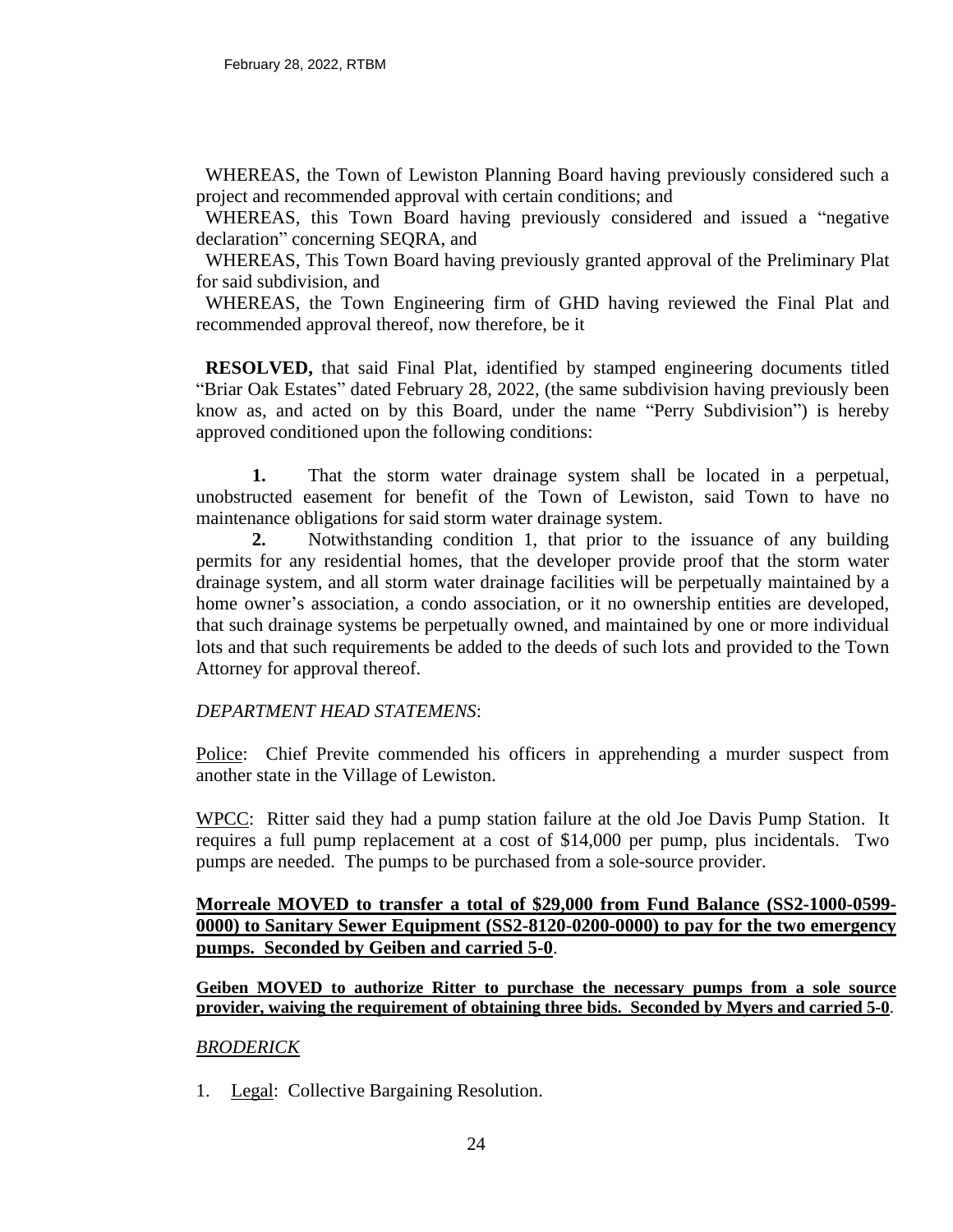Broderick MOVED the following Resolution:

 **WHEREAS**, the Collective Bargaining Agreement ("CBA") between the Town of Lewiston ("Town") and the Teamsters Local 264, Highway and Drainage Department and Water Department ("Union"), has expired as of January 1, 2021, and

 **WHEREAS**, the negotiating teams for the Town and the Union have reached tentative agreements to renew said CBA for a term running from January 1, 2021 – December 31, 2024, and

 **WHEREAS**, said tentative agreements are attached hereto and

 **WHEREAS**, the Union has voted affirmatively to ratify said tentative agreements and enter into a new CBA, now therefore, be it

 **RESOLVED,** that the Town agrees to enter into a new CBA for the term of January 1, 2021 – December 31, 2024 incorporating the referenced temporary agreements, attached hereto, conditioned on Attorney review and approval of said CBA, and be it further

 **RESOLVED,** that the Town Supervisor be and is hereby authorized to sign any and all said documentation relative to said renewal of the CBA.

## **Seconded by Jacoby and carried 5-0**.

- 2. Finance
- a) The Finance Director requested approval of a 2022 Budget revision:

A request to move \$1,000.00 to Recreation Ice Rink Contractual (A00-7310-0403-4403) from Recreation Contractual (A00-7310-0400-0000) to cover Ice Rink contractual expenses.

# **Geiben MOVED the 2022 budget revision, as submitted. Seconded by Morreale and carried 5-0**.

b) The Director requested approval to direct the Supervisor to sign two (2) Engagement Letters which authorizes the Town's external auditors, Drescher & Malecki, to complete the 2021 AUD (Annual Financial Update Document) and the 2021 Annual Audit, respectively.

## **Morreale MOVED to authorize the Supervisor to sign Engagement Letters with Drescher & Malecki to complete the 2021 AUD and 2021 Audit. Seconded by Geiben and carried 5-0**.

c) The Director requested approval to direct the Supervisor to sign two (2) contracts with Municipal Solutions for Bond Transactions and Disclosure Filings with the SEC, respectively.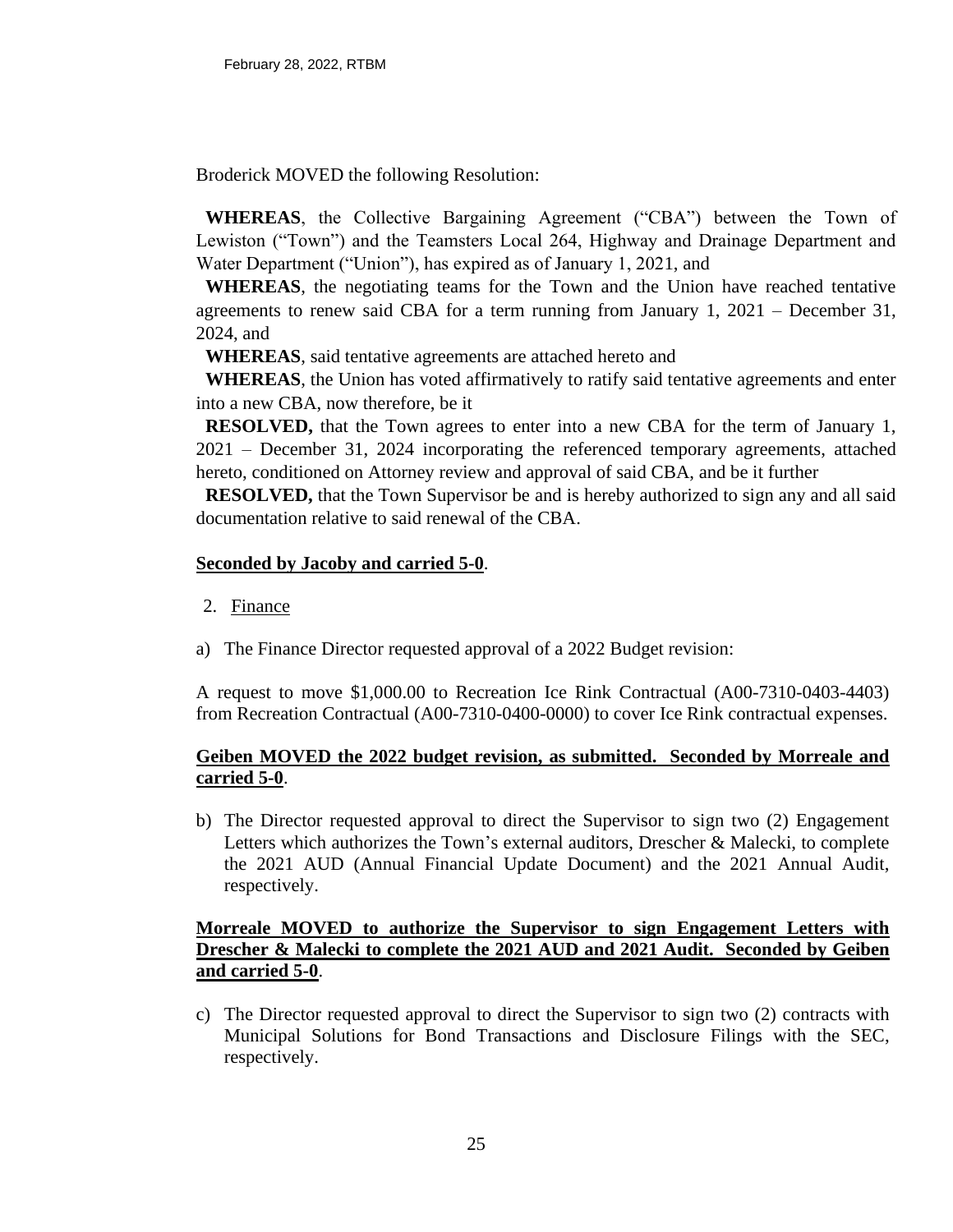#### **Jacoby MOVED to authorize the Supervisor to sign contracts with Municipal Solution for Bond Transactions and Disclosure Filings with the SEC. Seconded by Morreale and carried 5-0**.

Lastly, the Director requested approval to direct the Supervisor to sign an Agreement with Industrial Appraisal Company to have all the assets in the Town properly physically tagged and recorded through an onsite appraisal at a cost of \$12,810.00, with an additional \$350.00 for the asset tags. The total cost being \$13,160.00. Funds to be allocated from A-Fund Contingency.

# **Morreale MOVED to authorize the Supervisor to sign a contract with Industrial Appraisal Company to perform an onsite asset appraisal. Seconded by Jacoby and carried 5-0**.

## **Geiben MOVED to transfer \$13,160.00 from A-Fund Contingency (A00-1990-0400- 0000) to Professional Report Fees (A00-1220-0401-0000). Seconded by Jacoby and carried 5-0**.

## *GEIBEN*:

Senior Center Grounds Person: **Geiben authorized the Sr. Coordinator to advertisement for a Seasonal Laborer at \$15.00/hr. Seconded by Morreale and carried 5-0**.

# *JACOBY:*

Library: **Jacoby MOVED the approval of Town resident, Matthew Feldman, to serve another five-year term on the Library Board of Trustees. Seconded by Geiben and carried 5-0**.

## Police Hire: **Jacoby MOVED to hire Joshua Belin as P/T Police Officer, effective March 1, 2022. Seconded by Geiben and carried 5-0**.

Bicentennial: Jacoby noted that on April  $30<sup>th</sup>$ , the Bicentennial Comte. will hold a Chivetta's Barbeque fund-raiser. The Comte. is asking for use of the Town Hall parking lot for this event.

## **Jacoby MOVED to approve the use of the Town Hall parking lot for the Bicentennial fund-raiser, April 30th . Seconded by Geiben and carried 5-0**.

#### *MORREALE:*

Becken Subdivision: The Planning Board, on February 17, 2022 approved a one-lot request from Ronald Becken, for property located on Upper Mountain Road, SBL# 104.00-1-31, as presented.